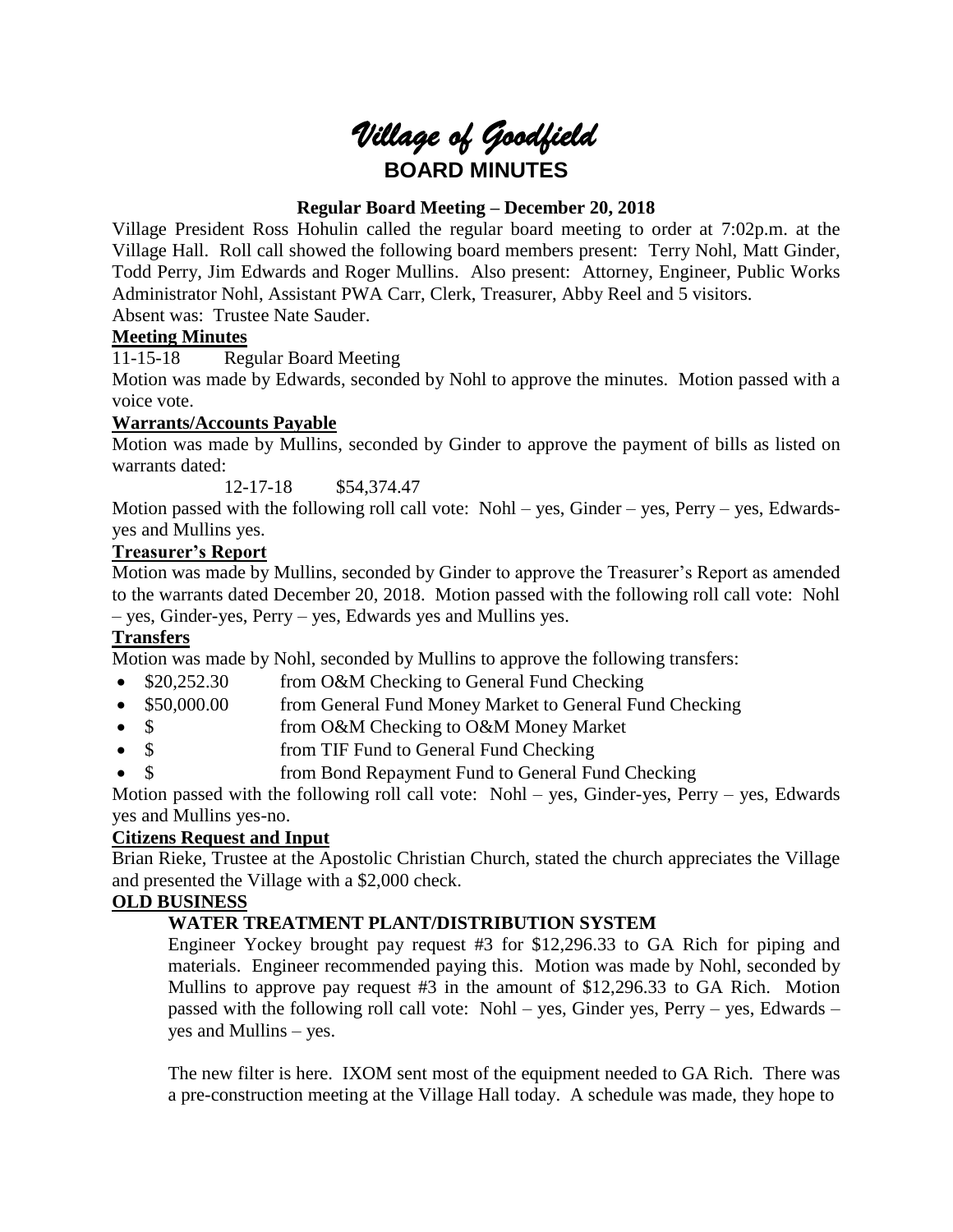start January 1. Miex will need to be shut down for 1-2 weeks. Josh will send info to Village residents regarding the shutdown. The shutdown is tentatively scheduled for the week of January  $14<sup>th</sup>$ . Once Miex is back on reps from IXOM will come and reprogram the system.

## **SEWER TREATMENT PLANT/COLLECTION SYSTEM**

Nothing discussed.

#### **Payment of outstanding invoices upon request of Village Engineer**

There were no outstanding invoices to be paid.

**Comprehensive Plan/Mile and a half radius map**

Nothing discussed.

**Storm Sewer / Sanitary Sewer SE Development**

Nothing discussed.

#### **Barn III Dinner Theater**

**Annexation**

Discussed in New Business.

#### **Website Update**

Nothing discussed.

## **Adopt International Commercial Building Code**

Tabled.

## **Alley between Thomas/Zobrist**

Engineer brought plats for PWA Nohl to review. Once reviewed, the plats will be sent to Attorney Gronewold to prepare easement documents. Ingress/egress easement that Village can access the raw water line along the railroad tracks and for drainage. Engineers will pin these property lines next week.

#### **Timberline Watermain Extension Update**

This project is still in progress.

**Ingress/Egress Easement for Sanitary Sewer Trunk Main**

Nothing discussed.

**Tax Increment Financing Review**

Nothing discussed.

## **Consolidated Election**

Filing date was December 10-December  $17<sup>th</sup>$ , 2018. Election is April 2, 2019.

**Solar Energy Code**

Tabled.

## **Village Hall Sign**

PWA Nohl checked with several people with digital signs . He will check with Zeller Electric on some options for the sign.

#### **Police Protection**

Nothing discussed.

## **Tax Levy Ordinance #18-12**

Motion was made by Nohl, seconded by Edwards to approve Ordinance #18-12, an ordinance for the levy and assessment of taxes for the current fiscal year for the Village of Goodfield. Motion passed with the following roll call vote: Nohl – yes, Ginder yes, Perry – yes, Edwards – yes and Mullins yes.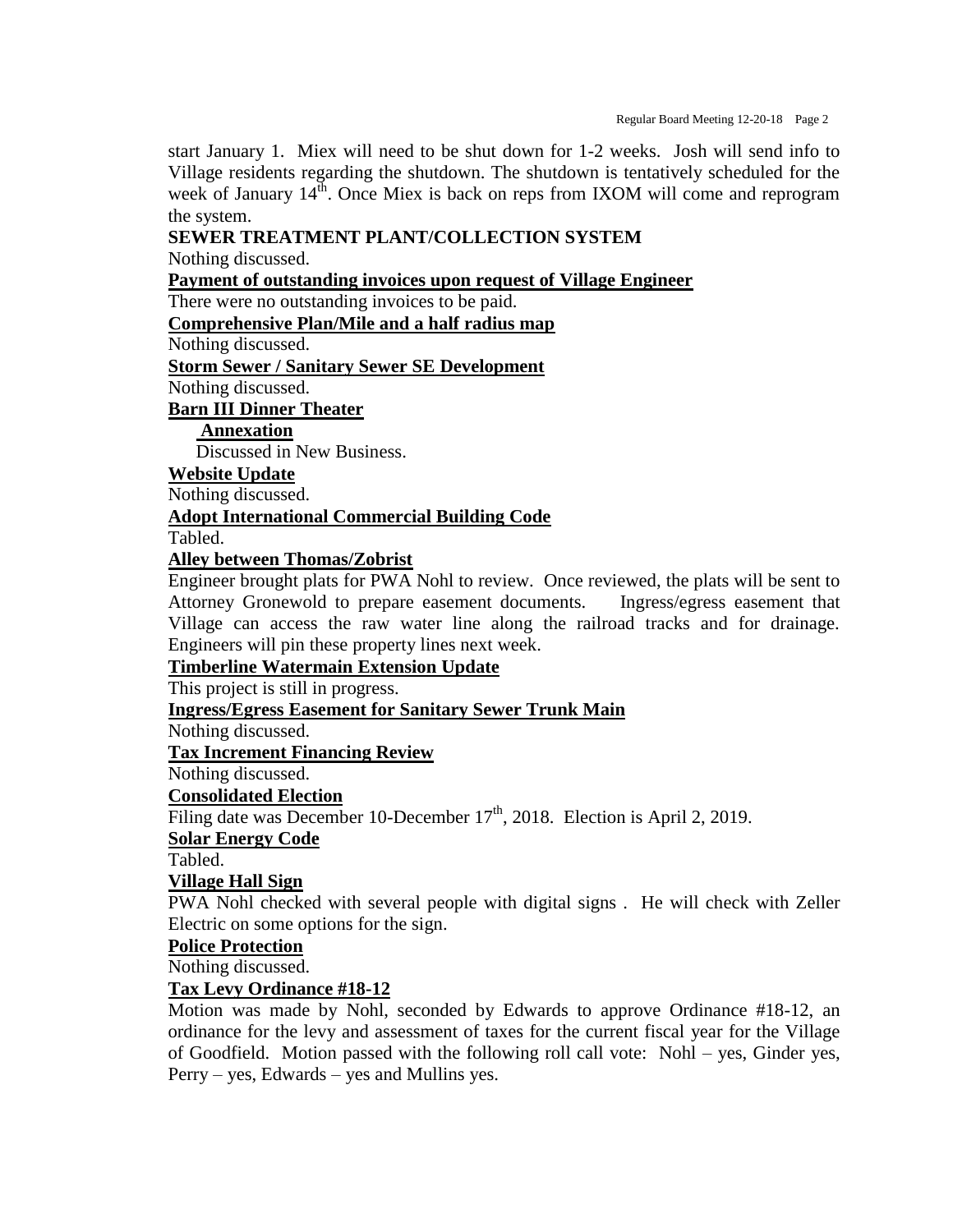#### **Audit Contract**

Treasurer Teresa DeGrave is still getting bids from auditors and will bring them to the Board soon.

#### **NEW BUSINESS**

#### **Raymond & Cleveland**

Engineers will pin the property lines next week.

## **Public Hearing Special Use– 1445 Timberline Road**

Planning Chairman, Josh Nohl, explained to the Board that typically the Board of Appeals would handle a Special Use permit, but because the Special Use was tied to the Annexation the Planning Commission reviewed and made recommendation to the Village Board to allow the Special Use. Motion was made by Ginder, seconded by Edwards to approve the Planning Commission handling the Special Use and approving recommendation of the Planning Commission to allow the Special Use allowing Abby Reel to have 2 large animals and 4 small animals at 1445 Timberline Road as part of the Annexation Agreement. Motion passed with the following roll call vote: Nohl – yes,  $Ginder - yes$ ,  $Perry - yes$ ,  $Edwards - yes$  and Mullins – yes.

#### **Annexation Agreement – 1445 Timberline Road**

Motion was made by Edwards, seconded by Nohl to approve the Annexation Agreement allowing Abby Reel 2 years to hook onto the sanitary sewer. Motion passed with the following roll call vote: Nohl – yes, Ginder – yes, Perry – yes, Edwards – yes and Mullins – yes.

# **Annexation Ordinance – 1445 Timberline Road Ord #18-10**

Motion was made by Nohl, seconded by Mullins to approve Ordinance # 18-10, an ordinance providing for the annexation of certain lands to the Village of Goodfield (1445 Timberline Road). Motion passed with the following roll call vote: Nohl – yes, Ginder – yes, Perry – yes, Edwards – yes and Mullins – yes.

#### **Alcoholic Beverage and Liquor Control Ordinance Ord #18-11**

Motion was made by Edwards, seconded by Perry to approve Ordinance #18-11, an ordinance of the Village of Goodfield regarding Alcoholic Beverage and Liquor Control. Motion passed with the following roll call vote: Nohl – yes, Ginder – yes, Perry – yes, Edwards – yes and Mullins – yes.

#### **Ordinance Prohibiting Video Gaming Ord #18-13**

Motion was made by Edwards, seconded by Ginder to approve Ordinance #18-13, an ordinance of the Village of Goodfield prohibiting video gaming. Motion passed with the following roll call vote: Nohl – yes, Ginder – yes, Perry – yes, Edwards - yes and Mullins – yes.

#### **Motion to suspend meeting for Christmas Dinner**

Motion was made by Nohl, seconded by Ginder to approve suspending the meeting for the Christmas Dinner at 7:23p.m. Approved by all in voice vote.

#### **Motion to reconvene meeting**

Motion was made by Mullins, seconded by Edwards to reconvene meeting at 7:44p.m. Approved by all in voice vote.

## **Goodfield Crossing Drainage Issue**

Public Works Administrator is going to meet with the property owner.